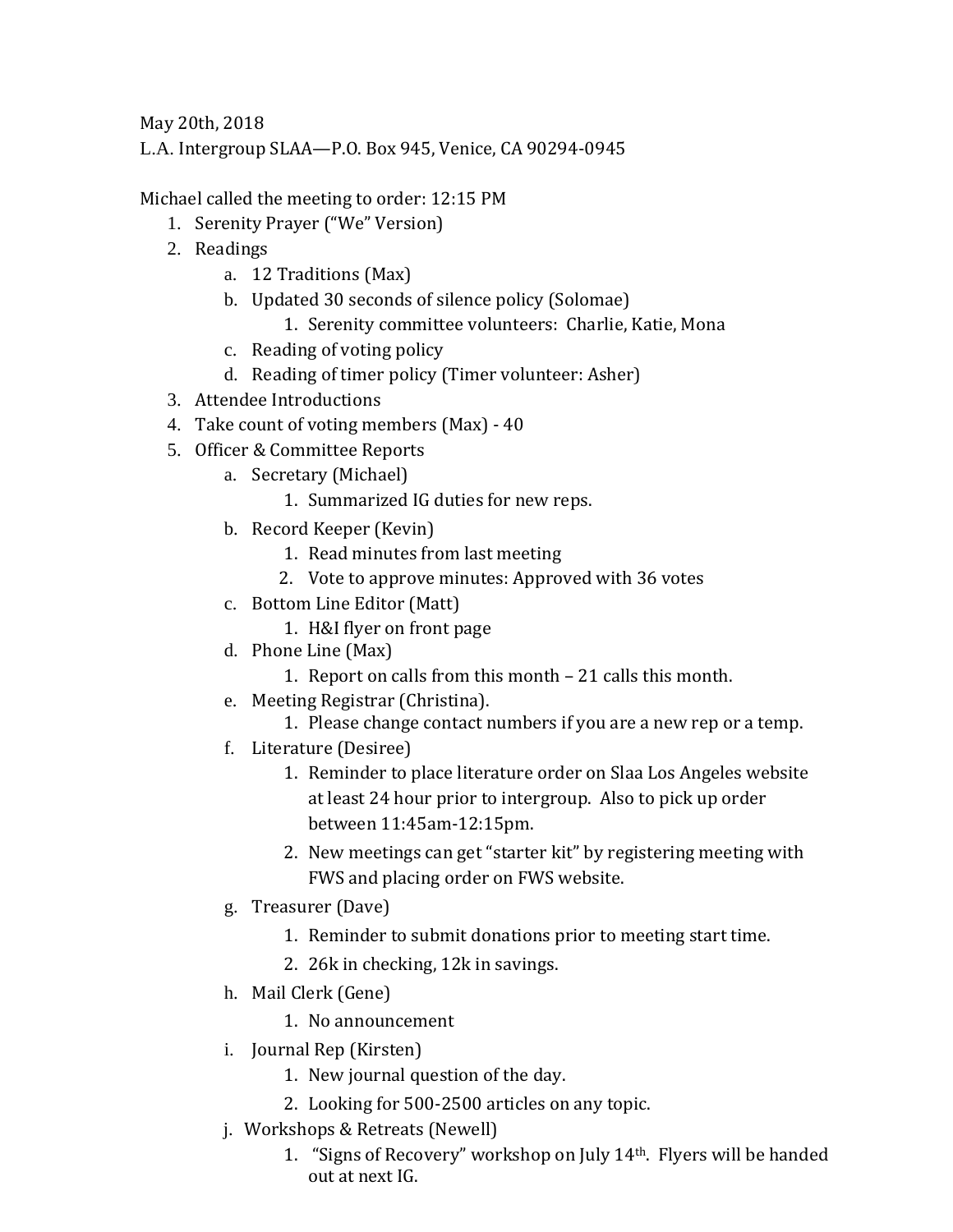- 2. 78 in attendance at May workshop.
- k. Webmaster for SLAA Los Angeles IG Website (Diane)
	- 1. 10,084 page reviews, 3000+ unique users.
- l. H&I Committee (Trudy)
	- 1. Meeting today right after intergroup. H&I is "Hospitals & Institutions".
	- 2. Looking for panel leaders.
- m. Social Committee (David)
	- 1. Considering options of social event in late June.
- n. Conference Literature Committee Conduit (Linda)
	- 1. New pamphlet "Gift of no contact"
- o. Sponsorship Committee Conduit (Gene)
	- 1. No announcement
- p. Speaker Seeker List Keeper (Chris)
	- 1. List is growing.
- q. ABM Delegate Announcements
	- 1. (Christina) all delegates are registered and are setting up travel.
- r. Translation Committee Conduit (Jake)
	- 1. Translation guidelines on FWS website.
	- 2. When book is translated, a few local stories are added at end of book in that language.
- s. Non-profit committee (Newell)
	- 1. No update
- 6. Old business.
	- a. None
- 7. New Business
	- a. New IG service position Conference Steps and Traditions conference conduit. 1-year term, no sobriety requirement. Voting position. Diane volunteered, approved with 29 votes.
	- b. Replacement for literature committee conduit. 1 year term, no sobriety requirement, voting position, part of Literature FWS committee. Dave volunteered, approved with 34 votes.
	- c. Replacement for H&I Chair. Runs monthly H&I agenda, organizes outreach efforts to hospitals and institutions. 1 year term, no sobriety requirement, voting member. Katie nominated and approved with 33 votes.
	- d. No further business
- 8. Treasurer's Final Report

a.IG/FWS: \$1620 IG FWS \$448 b.Literature: \$1548 c.Discussion regarding cash summary document.